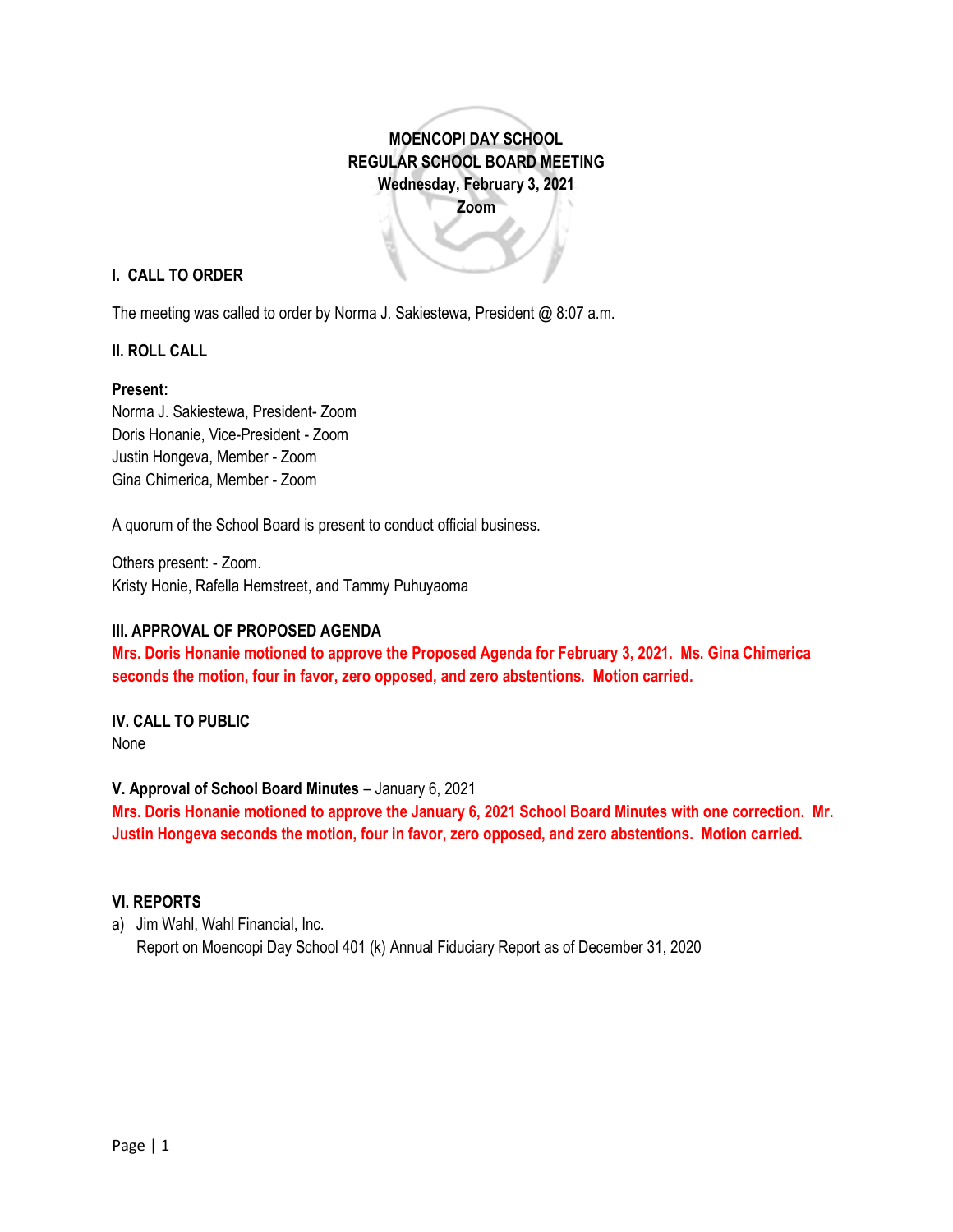b) Kristy Honie, Interim Administration Chief School Administrator/Business/HR Manager February 3, 2021

## Interim CSA

## *Completed Items:*

- Weekly CSA meetings, every Tuesday.
- BIE Space Analysis scheduled for February 8th.
- S. Baca working from home beginning February 1st. S. Baca will go into office on Mondays. R. Begay on campus at all times.
- Food Service Delivery will be reinstated after Hopi Tribe is out of phase zero.
- Employees received their first vaccine shot on January 20th. Second one will be Feb. 10th.Completed Items:

## *In Progress:*

- COVID19 policy & Reopening plans
- Gathering information for Housing assistance by R. Hemstreet.

## *To-Do:*

- Evaluations for employees.
- Corporate Meeting

## Business/HR Manager

## *Completed Items:*

- On-going completion of bills, requisitions, and purchase orders
- Completed and uploaded January pay periods into Infinite Visions.
- Completed 1099 forms. Mailed to vendors and uploaded information to IRS Website. It was accepted.
- Resubmitted BIE CARES fund in Native Star
- Submitted Focus & Enhancement fund budget.
- Submitted NSLP Financial Annual Report
- Submitted 401k Census report.
- Updated benefit eligibility for a few employees.

## *In Progress:*

- Advertisement of Open positions R. Hemstreet
- Filing paperwork
- Updating COVID safety protocols and work from home policy
- Fingerprinting for HR Tech and Food Service postpone until out of phase zero,
- BIE additional funds to be received: \$595,450.00 Brainstorming on how to spend funds & preparing quotes and requisition for purchases.
- Going to meet with Kami Glenn regarding RFP process

## *To-Do:*

- Set up meeting with AZ One Credit Union.
- Complete adjudication files with applications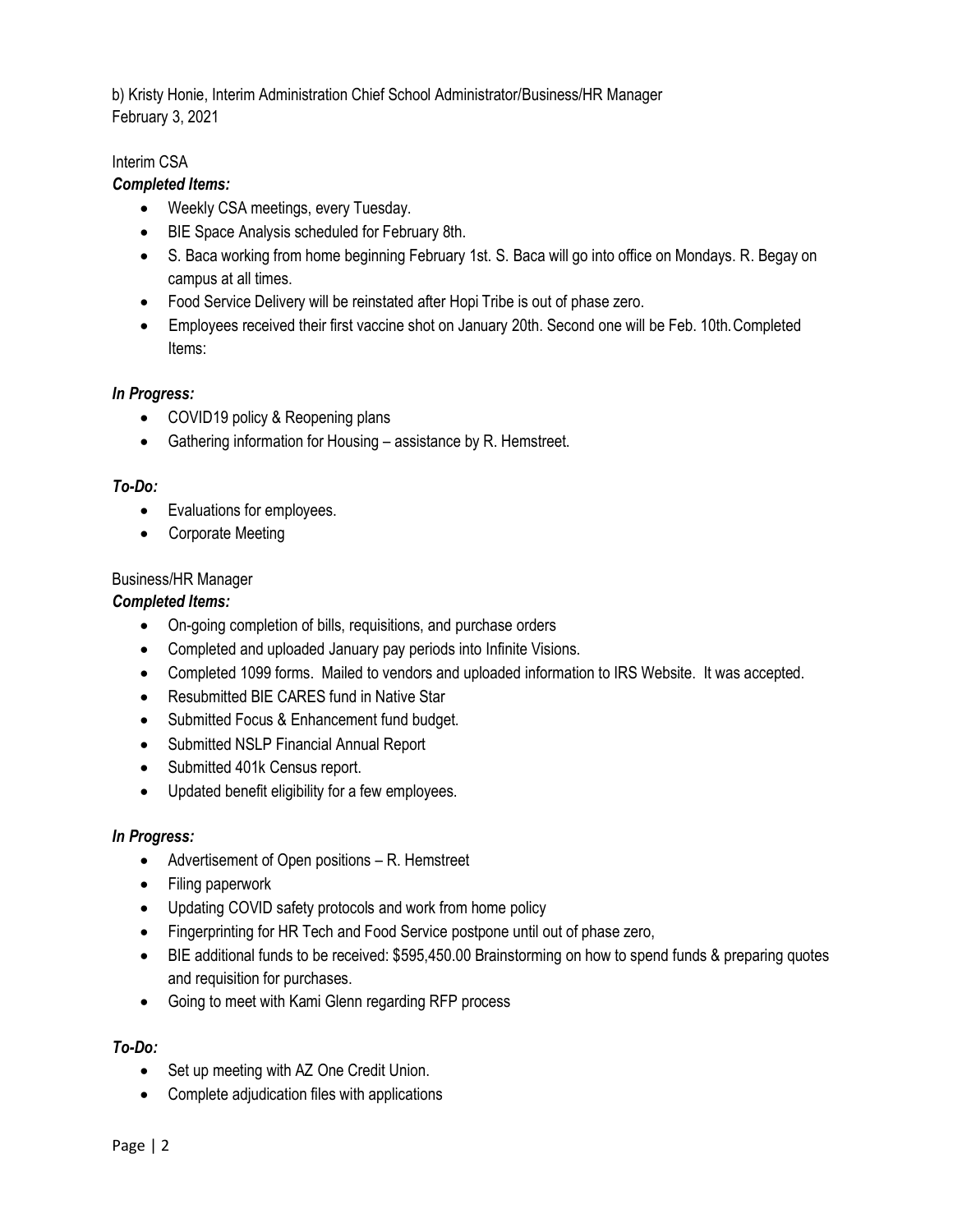- Yearly financial audit awaiting direction from Walker and Armstrong.
- Yearly Adjudication audit awaiting direction from BIE and date of audit.

### *Wells Fargo Accounts balances as of February 1, 2021.*

Student Activities Account - \$11,916.59 Main Checking Account - \$2,117,577.99 Investment Account - \$406,432.76 **Total of \$2,535,927.34**

### *Federal Funding Received for SY 2020-2021*

Tribal Support/Admin - \$2,839.00 ISEP - \$860,880.00 Transportation - \$51,904.00 Tribal Support/Admin - \$291,573.00 Student Support & Academic Enrichment - \$18,860.00 Title I - \$125,800.00 Title II - \$33,200.00 Transportation - \$17,179.00 Enhancement - \$3,183.00 Facilities - \$56,951.00 Hopi CARES Fund - \$129,424.23 **Total of \$1,591,793.23**

### **a) Leon Fred – Instructional CSA**

#### **OVERVIEW**

As the first semester has drawn to a close, the effects of COVID have taken its toll. In the month of January alone, nearly one-quarter of our instructional team tested positive for the virus. Although most have successfully recovered and returned to work, our first-grade teacher is still being treated. Ms. Hongeva and Mrs. Lomawaima have stepped up to the plate to continue instructional planning and execution as we assess short and long term needs for the class.

#### WEEK OF JANUARY 4th-8th

Monday I was Diagnosed with COVID-19 as my father was flown down to Phoenix for treatment. Leave was taken from Wednesday January 6th-8th. Based on the onset of my symptoms, I was informed by hospital that I would be out of quarantine Tuesday January 12th.

The instructional team lost access to the new SAVVAS Realize program on January 31, 2021. Ms. Glenn was contacted to help solve the problem. She was able to renew license agreement, however, Ms. Hemstreet was unable to order this week, for unbeknownst reasons.

#### WEEK OF JANUARY 11TH-15TH

I returned to work full time this week, as Ms. Welch, the student teacher, was preparing for her final examinations.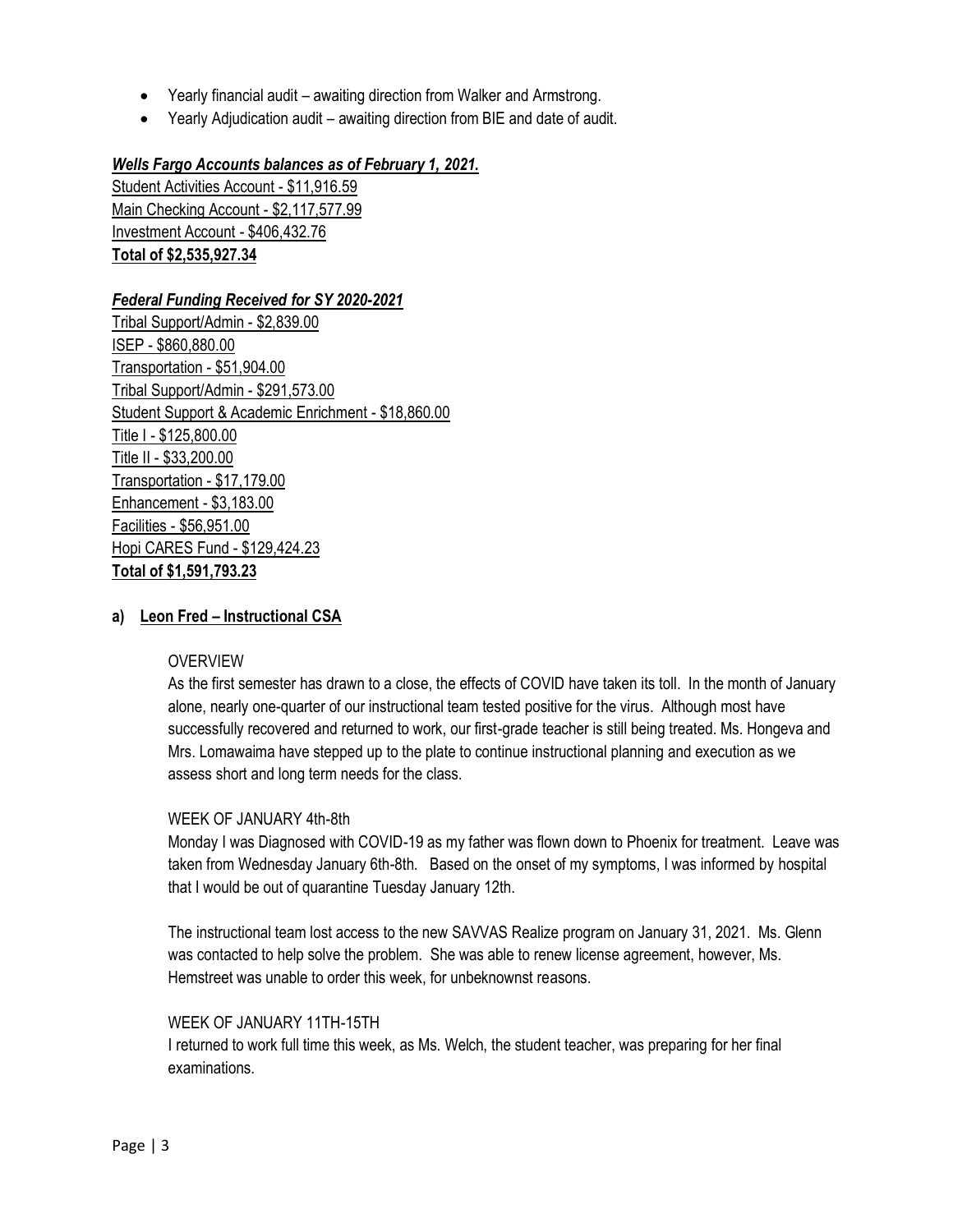First grade teacher tests positive for COVID-19. Plans were made to cover class between Ms. Hongeva, Fred, and Lomawaima.

The 3rd and 5th grade assistants also tested for COVID-19 this same week.

We continued to have difficulty with accessing the SAVVAS site until the very end of the week. Teachers now have access to materials, but we will need to decide if we want to continue with this program, as our current textbooks are somewhat outdated.

I was able to have a meeting with Schoology regarding our grade-book problem, however, it sounded like we were being sold on more training. Upon speaking with Kami and the staff we are opting for a different planform for the 2021-2021 school year.

### WEEK OF JANUARY 18TH-22ND

The first-Grade teacher is transported to Phoenix this week for closer monitoring.

Ms. Glenn observed classes on Tuesday January 19th and Thursday January 21st. Ms. Glenn presented to the group strategies in identifying online needs and how to administer NWEA on an unsecure browser. Our plan was to begin NWEA testing the week of January 25th.

Due to the passing of my father, I took bereavement leave for the remaining part of the week. January 21- 22nd.

#### WEEK OF JANUARY 25TH - 29TH

I did return part time this week to teach class, but left administrative duties on hold, so I could help settle family affairs.

A meeting was held with the teaching staff to plan for parent teacher conference, February 8th, and 9th and NWEA testing to begin the week of February 1st.

## **CONCLUSION**

This was perhaps the hardest month of my life, but seeing the children daily allows me to forget the sorrow because," I am in charge of how I feel, and today I am choosing happiness."

Be Safe and Good Health.

#### **VII. OLD BUSINESS - None**

#### **VIII. NEW BUSINESS**

a) Discussion, recommendation, and possible action on letter of interest for MDS Election Commission No action

**Mr. Justin Hongeva motioned to enter executive session at 9:21 a.m. Mrs. Doris Honanie seconds the motion, four in favor; zero opposed, and zero abstentions. Motion carried.** 

**Mr. Justin Hongeva motioned to exit executive session at 10:52 a.m. Ms. Gina Chimerica seconds the motion, four in favor; zero opposed, and zero abstentions. Motion carried.** 

Page | 4